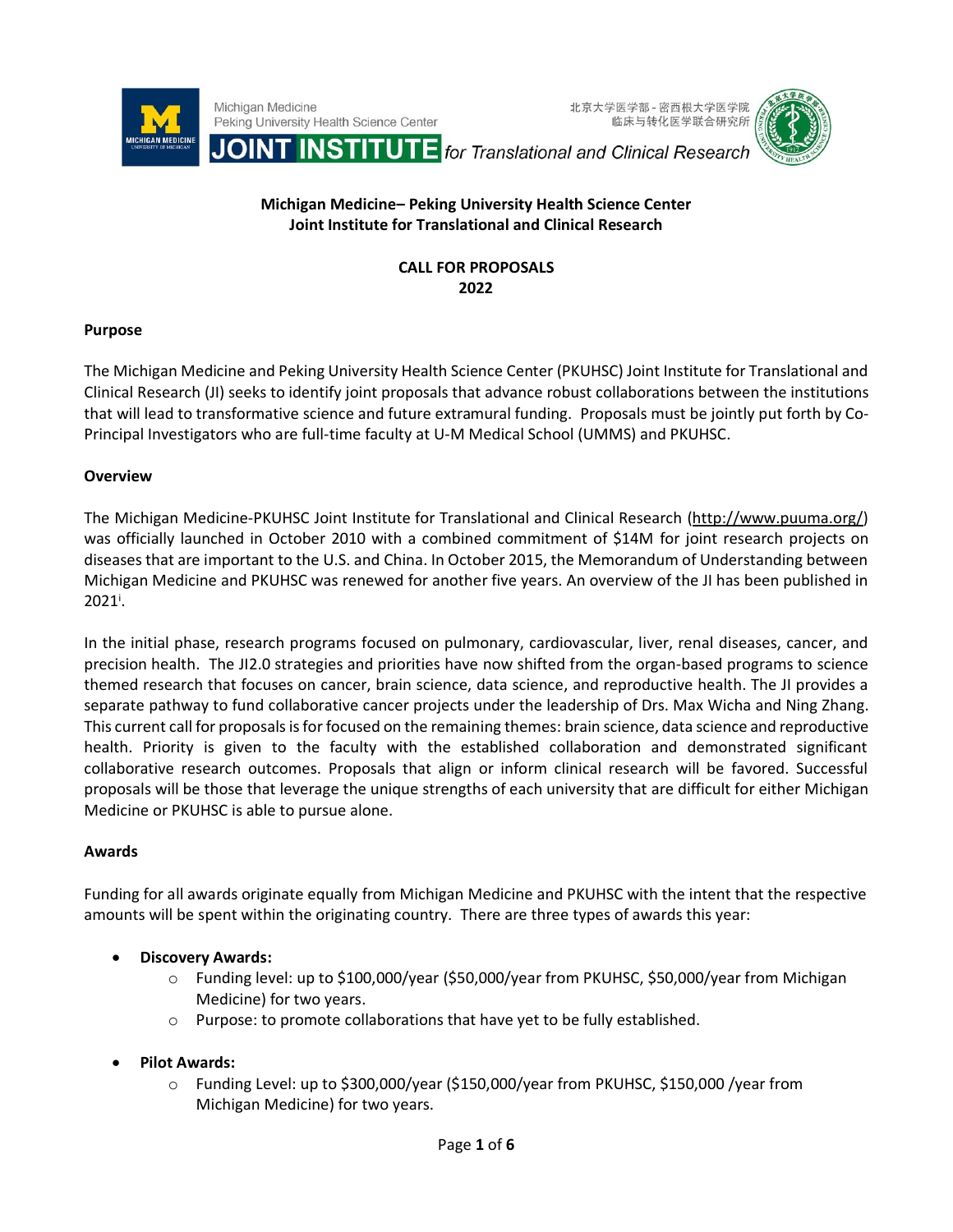- o Purpose: to strengthen partnership between the investigators who have demonstrated trackrecord of collaboration between the two institutions. This award category also includes proposals that are considered as interventional clinical trials.
- **Innovation Bridge Awards:**
	- o Funding Level: up to \$100,000/year (\$50,000/year from PKUHSC, \$50,000/year from Michigan Medicine) for one year.
	- $\circ$  Purpose: to support partnership between the investigators to further develop their innovative technologies and to accelerate translation of research into product. This award category will be evaluated by the potential success of technology commercialization.

## **Eligibility**

- Michigan Medicine: full-time faculty from Michigan Medicine or from health science schools (*note: cost sharing is expected from schools outside of Michigan Medicine to obtain matching support from the U-M Vice President's office*).
- PKUHSC: full-time faculty who does not currently hold another active grant.

## **Submission Due Date & Review Timeline**

| • Announcement of RFP                       | May 16, 2022     |
|---------------------------------------------|------------------|
| • Submission for Letters of Intent (LOI)    | June 13, 2022    |
| • Notification to Submit a Full Application | July 11, 2022    |
| • Submission for Full Proposals             | August 29, 2022  |
| • Notice of Award                           | December 5, 2022 |
|                                             |                  |

## **Letter of Intent**

Letters of Intent (LOI) must be submitted by June 13, 2022 to Amy Huang [\(yanhuang@umich.edu\)](mailto:yanhuang@umich.edu) , Qiudan Sun [\(sunqd@bjmu.edu.cn\)](mailto:sunqd@bjmu.edu.cn) and Jiancheng Wang (wang-jc@bjmu.edu.cn), cc to Xiaojia Li (lixiaojia@bjmu.edu.cn), Yu Xiao (xiaoyu@bjmu.edu.cn), Yuan Liu [\(liuy8953@bjmu.edu.cn\)](mailto:liuy8953@bjmu.edu.cn) and Yuan Cao (caoyuan9004@bjmu.edu.cn). LOI applicants will be notified whether to complete a full application after evaluation by leadership at both institutions as to the potential for the project to address the goals of the JI.

The letter of intent must include:

- I. Project title
- II. Name of the Principal Investigators (PIs), their departments and contact information
- III. Desired Award Category (i.e. Discovery, Pilot, Innovation Bridge)
- IV. 5 keywords
- V. An abstract (300 words or less) that describes in separate subheadings listing the brief background, specific aims, and expected outcomes
- VI. NIH style biographical sketch of the PIs

## **Submission Process**

Please submit all documents as a single PDF file, including a request for notice of receipt to: Amy Huang [\(yanhuang@umich.edu\)](mailto:yanhuang@umich.edu), Qiudan Sun [\(sunqd@bjmu.edu.cn\)](mailto:sunqd@bjmu.edu.cn), Jiancheng Wang [\(wang-jc@bjmu.edu.cn\)](mailto:wang-jc@bjmu.edu.cn), and Ming Xu [\(xuminghi@bjmu.edu.cn\)](mailto:xuminghi@bjmu.edu.cn), cc to Xiaojia Li [\(lixiaojia@bjmu.edu.cn\)](mailto:lixiaojia@bjmu.edu.cn), Yu Xiao (xiaoyu@bjmu.edu.cn) Yuan Liu [\(liuy8953@bjmu.edu.cn\)](mailto:liuy8953@bjmu.edu.cn) and Yuan Cao (caoyuan9004@bjmu.edu.cn).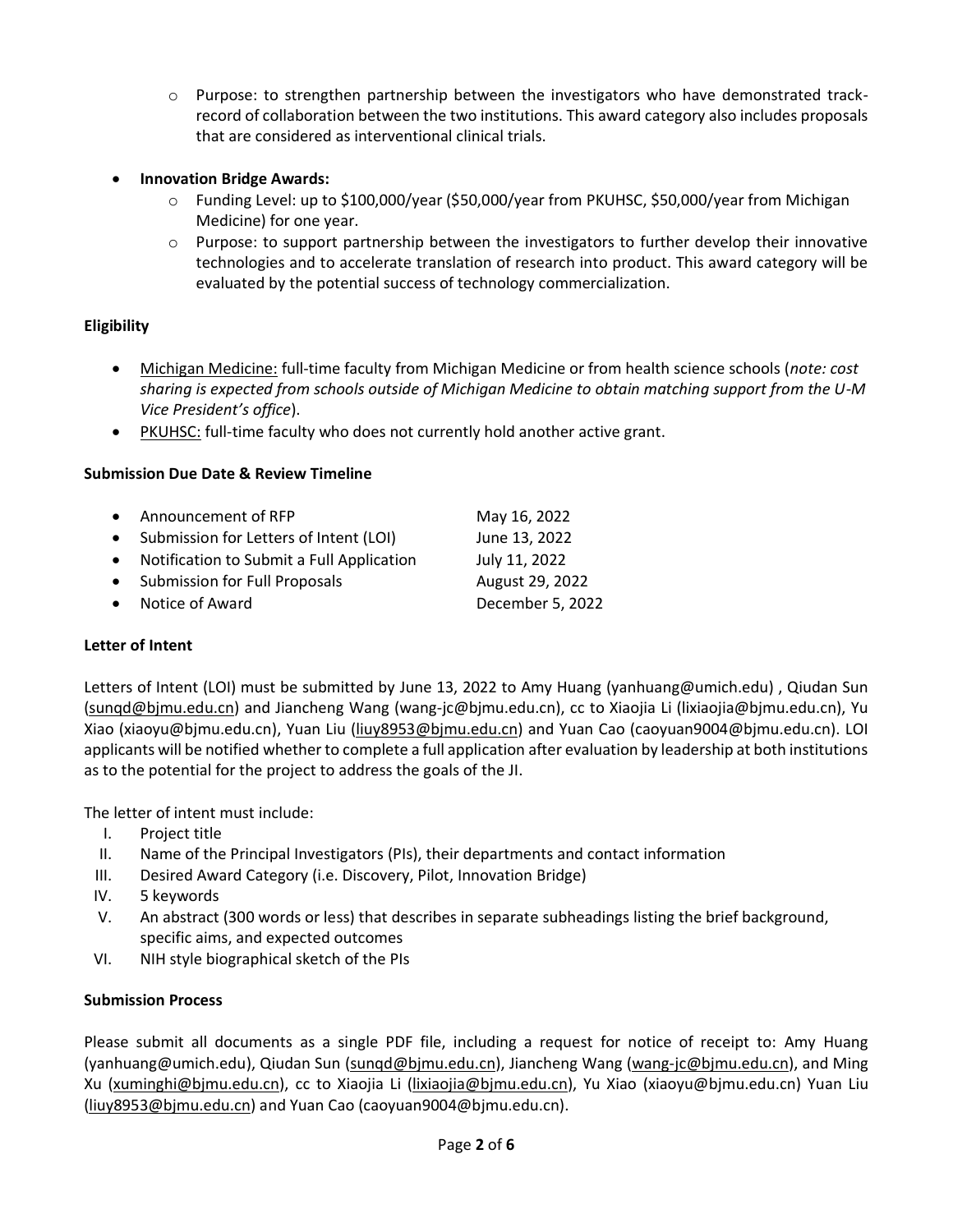### **Required Elements of Full Proposal**

- I. Completed and Signed Face Page (Appendix I: Face Page Template):
	- a. Project Title
	- b. Name, signatures of PIs and Department Chairs with contact information from both Michigan Medicine and PKUHSC (*note: if the U-M applicant's main appointment is outside of Michigan Medicine, cost-sharing approval from the respective Department Chair should be included here)*
	- c. Requested funding and established cost-sharing for each institution with a total broken out by project year
- II. Project Description
	- Formatting requirement: single spaced, 11 pt. font in Calibri or Arial.
		- o Page limits:
			- Discovery Award: 5 pages
			- Pilot Award: 10 pages
			- Innovation Bridge Awards: 5 pages

The full proposal should include the following sections:

- a. Executive summary
- b. Objectives (no more than 4)
- c. Background: Existing status quo/state-of-the-art and challenges
- d. Research Strategy and Methodology:
	- i. Experimental design/rationale
	- ii. Description of major tasks and respective task leaders
	- iii. Proposed timeline for major tasks and milestones
	- iv. Future directions and research plans for the next three years
	- v. Opportunity for subsequent funding (beyond the scope of the seed project)
- III. Plan for Protection of Human Subjects
- IV. NIH Biosketch of Key Personnel (maximum 4 pages per individual)
- V. Plans (if any) for interchange of personnel between institutions (include: name of mentors and trainees, training time frame, training objectives/curriculums/activities, description of the trainees' major role in the project)
- VI. Identification of Project-relevant Background Intellectual Property (if applicable)
- VII. Letters of support from Department or Divisional Chair with cost-sharing approval
- VIII. Budget and Justification (Appendix II: Budget Template):
	- Line item budget:
	- a. Personnel:
		- up to 50% of total budget
		- PKUHSC personnel budget limits to temporary research members
		- name/role on project
		- percentage of effort
		- base salary/fringe benefits
		- tuition and stipend shall not be included in the JI budget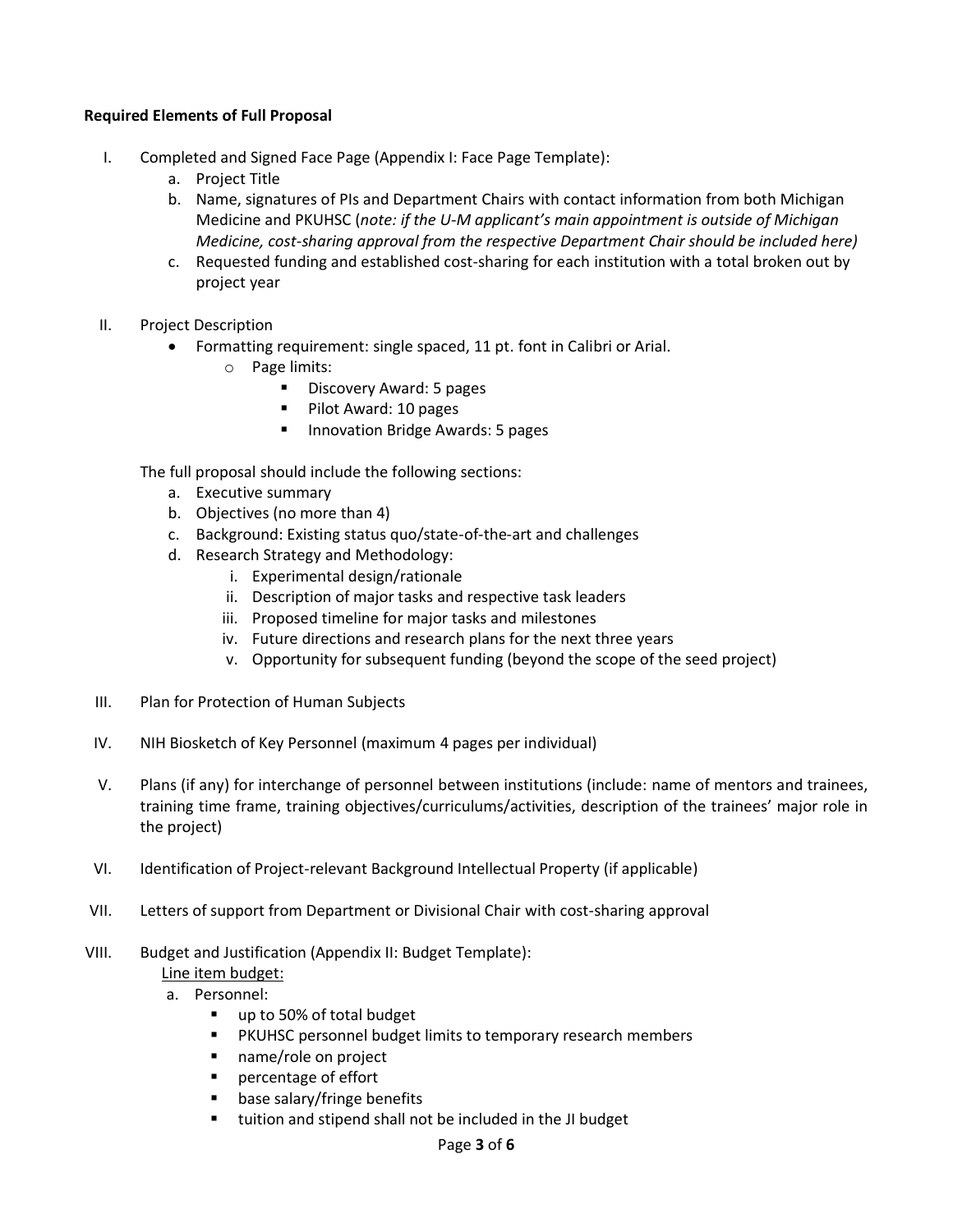- b. Supplies/materials
- c. Participant fees/costs (i.e., expenses per participant including travel, tests, payment for time)
- d. Travel (for PIs to meet face to face in Ann Arbor/Beijing and attend the annual Joint Institute symposia; \$4,000 per trip and up to two trips per year)

## Budget justification:

For each category above briefly describe and provide justification for each item. Costs must be broken out for both Michigan Medicine and PKUHSC participants. Lodging and other living expenses are to be borne by the home institutions of the visiting researchers.

### **Evaluation of Project Proposals**

Proposals will be reviewed by peer reviewers familiar with the content areas and funding environment in the U.S. and China respectively, on the following modified NIH criteria in making the selection of successful proposals:

- Significance: impact and significance of the work
- Investigators: qualifications of PIs/mentors
- Innovation: shifting current research and clinical practice paradigms by utilizing novel theoretical concepts, approaches, methodologies, or interventions
- Approach: appropriateness of research design and methodology
- Environment: resources available at both institutions to carry out the proposed project

In addition, a major emphasis will be placed on the potential for meaningful collaboration that will be demonstrated by ongoing exchange, trust building, insights into the cultural differences in how research is executed, a willingness to work within the JI structure, and commitment to stay engaged in the collective work of the JI including an interest in the projects of others.

The JI Executive Committee (EC) will consolidate the reviewer comments, and further review the proposals based on the additional criteria (below), prior to making final recommendations to the JI Executive Board for approval of funding decisions:

Evaluation criteria:

- Synergy between Michigan Medicine and PKUHSC
- Relevance to the objective of the collaboration
- Potential for external funding
- Stewardship of limited JI funds available for proposals

Inputs from the review process at Michigan Medicine and PKUHSC are harmonized through close dialogue between co-Directors of the respective executive committees to arrive at rankings and assignment of available funds.

#### **Priorities**

The proposals should clearly indicate: 1) how the proposed study will lead to the desired impacts, and 2) how the successful conduct of the seed project will enhance the prospect for securing third party funding. Moreover, preferences will be given to proposals that are able to identify specific external research programs for future funding through Requests for Proposals.

Cost-sharing derived from sources outside the JI demonstrates the interest of third parties in the field and is strongly recommended. The cost-sharing would be used to offset some of the funding that is coming from the JI. The source, amount, and nature of such cost-sharing must be identified in writing and supported with a letter of commitment as part of the application.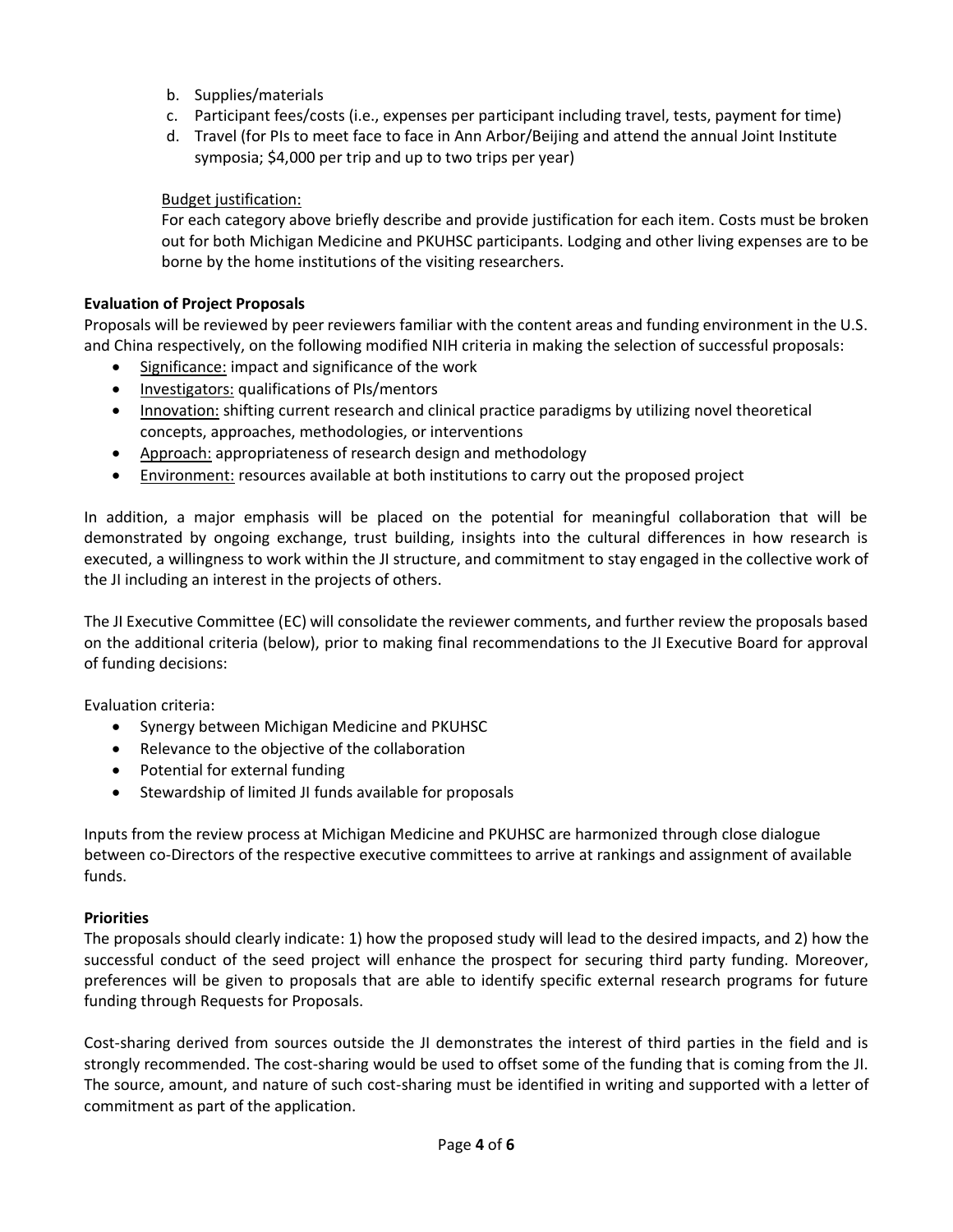#### **Release of Funds**

The funding allocation for each project will be informed by the estimated budgets that are reviewed within the context of the submitted project proposals and suggested modifications may be part of the award negotiation. Both PIs shall agree with the Joint Institute Policy on Intellectual Collaboration, Authorship, and Data Sharing (Appendix III) and obtain IRB approvals from both PKUHSC and Michigan Medicine and go through other relevant procedures in order to access the funds.

Projects should have milestones and/or deliverables after year-one and year-two for progress and quality reviews. The Awards are two-year awards; however, the second year grant will be released based on year-one progress reports. Upon project completion, any residual funds will be returned to the JI account.

Faculty salary will be considered only for *UMMS faculty who are integrally involved in the research aspects of the proposal*. Salaries for other non-faculty personnel may be included.

#### **Project Review**

Funded projects will be reviewed at year-one and year-two during the funding period. The reviews will include assessments of scientific updates, progresses towards long-term goals, and obtaining external funds. Please direct any additional questions to:

Joseph C. Kolars, MD Co-Director, Michigan Medicine-PKUHSC Joint Institute Executive Committee Senior Associate Dean for Education and Global Initiatives Josiah Macy, Jr., Professor of Health Professions Education University of Michigan Medical School Email: [jckolars@med.umich.edu](mailto:jckolars@med.umich.edu)

Jiadong Wang, PhD Co-Director, Michigan Medicine-PKUHSC Joint Institute Executive Committee Vice President Peking University Health Science Center Email: wangjd@bjmu.edu.cn

Amy Huang, MD, MHSA Co-lead, Collaboration Core of Michigan Medicine-PKUHSC Joint Institute Director for Asia Programs, Global REACH Adjunct Clinical Assistant Professor Cardiovascular Medicine, Department of Internal Medicine University of Michigan Medical School Email: [yanhuang@umich.edu](mailto:yanhuang@umich.edu)

Qiudan Sun, MA Co-lead, Collaboration Core of Michigan Medicine-PKUHSC Joint Institute Associate Dean, Department of Applied Linguistics Director, Office of International Cooperation, Professor of English, Department of Applied Linguistics Peking University Health Science Center Email: [sunqd@bjmu.edu.cn](mailto:sunqd@bjmu.edu.cn)